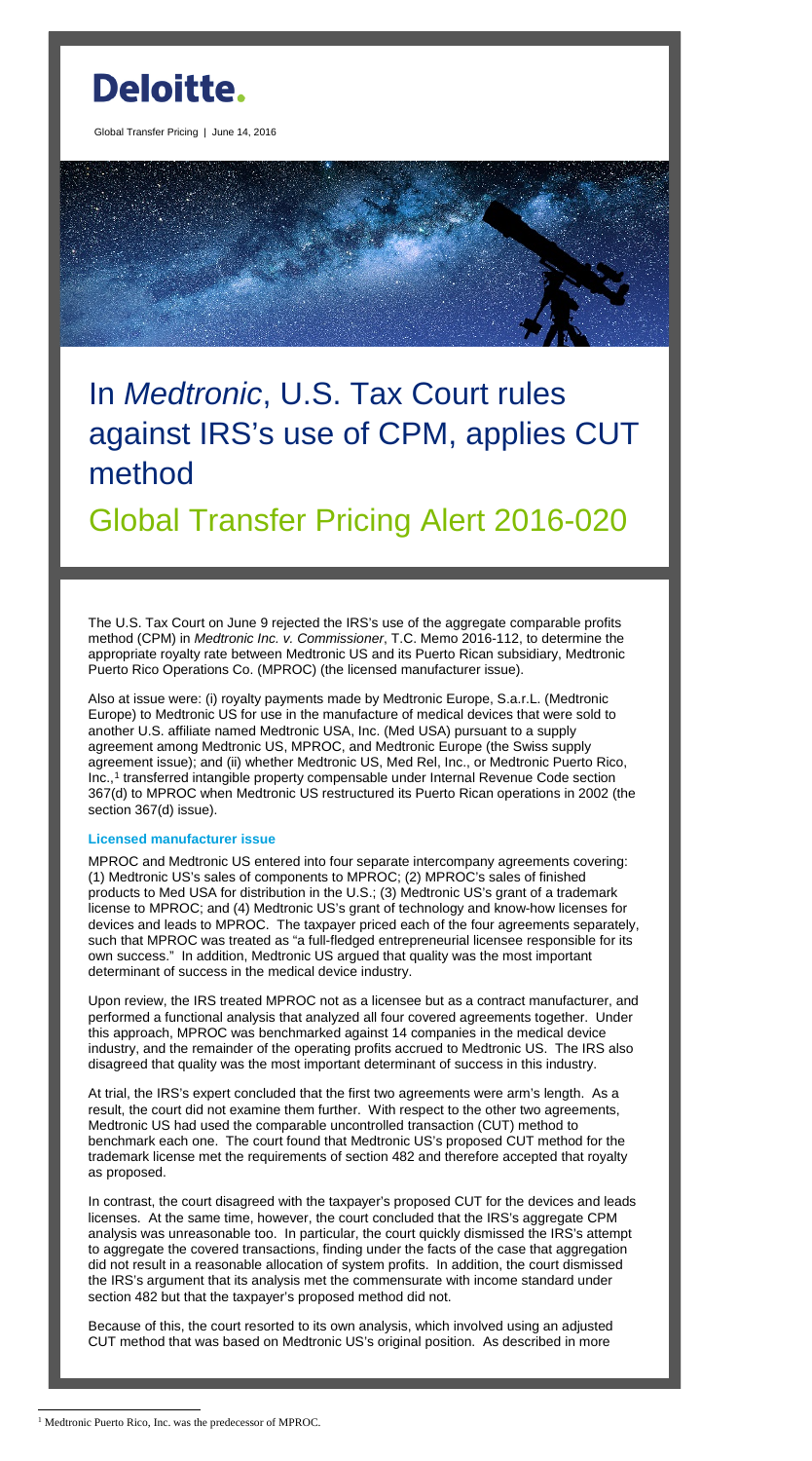detail below, the court's own analysis ended up with royalty rates similar to the IRS's position and to rates in a memorandum of understanding (MOU) that the taxpayer and IRS had entered into covering earlier years. The court stressed that the similarity between its conclusion and the MOU was purely coincidental.

The court agreed in large part with the criticism levelled at the IRS economist's report by Medtronic US's experts, and concluded that the IRS did not place enough emphasis on the importance of quality in the medical device industry. In particular, the court found that:

Product quality is the foundation for which implantable medical devices can be successful. A recall could make it very difficult for a company to continue to compete in the industry at the same level. A company can have a strong sales force and a creative marketing department, but these will not make a difference if the underlying product is unsafe and ineffective.

Furthermore, the court took issue with the IRS's use of the return on assets (ROA) as the profit level indicator on the basis that "MPROC is more valuable than just buildings and equipment." The court concluded that the ROA was "misleading," because MPROC had "valuable intangible assets that were obtained through the devices and leads licenses … [which] are not recorded on petitioner's balance sheet."

The court concluded that MPROC bore some of the risk involved in these transactions, and stated that MPROC contributed to the design process and had a role in product development. Finally, the court concluded that there was an ongoing relationship between Medtronic US and MPROC and that each party thereby benefitted from the other's knowhow.

The court also disagreed with the IRS's proposed CPM comparables. More specifically, the court was concerned that the comparables manufactured different products at a smaller scale than MPROC, and that they engaged in additional functions such as sales and distribution. Furthermore, the IRS used the same set of comparables for what the court considered were two very different tested parties – Medtronic US's component manufacturing and MPROC's assembly of finished products.

As noted above, even though the court disagreed with the IRS's position, the court also took issue with Medtronic US's proposed CUT method, but mostly on the basis that such method did not make all the necessary comparability adjustments. Under Medtronic US's approach, a 7 percent royalty was adjusted to a 29 percent royalty due to certain factors such as exclusivity and know-how. The court disagreed with this for several reasons. First, the court rejected the taxpayer's assertion that market and product stage and development are proxies for profit potential. Second, the court noted that the controlled transactions included more intangibles than the adjusted internal CUT proposed by Medtronic US. Third, the court accepted the adjustments for exclusivity and know-how; however, the court concluded that the know-how adjustment was only for future technology. As noted above, the court found that there was an ongoing relationship between Medtronic US and MPROC, and that each entity shared with the other current know-how. The court concluded that such know-how was just as valuable as the exclusivity aspect of the agreement and warranted an upward adjustment.

Despite these deficiencies, the court did find that Medtronic US's approach could be used as a starting point. The court then made additional comparability adjustments to increase the royalty from 29 percent to 44 percent. As noted above, this final royalty rate is similar to the rate for leads used in the MOU that covered earlier years for this transaction. The 44 percent rate is also closer to the royalty rates proposed by the IRS using its aggregate CPM method (49.4 percent in 2005 and 58.9 percent in 2006) than Medtronic US's proposed royalty rate of 29 percent.

In contrast to the royalty for the licenses, the court found that an appropriate royalty for the leads was, as Medtronic US argued, half of the rate for the licenses. The court held, therefore, that the leads royalty should be 22 percent. This, too, was close to the 26 percent rate for the leads agreed to in the MOU.

### **Swiss supply agreement issue and section 367(d) issue**

The court applied the same analysis to the Swiss supply agreement issue as to the devices licenses, and held that the royalty for the Swiss supply agreement issue should be 44 percent as well.

Finally, the court examined the section 367(d) issue, but rejected the IRS's assertions. The court concluded that the IRS did not identify what intangibles, as defined under section 936(h)(3)(B), had been transferred, or explain the specific value of any intangibles that should be covered by section 367(d). In addition, the court concluded that there was no section 367(d) transfer, because the intangibles used by MPROC were the subject of the devices and leads licenses.

## **Conclusion**

It remains to be seen just how far-reaching this decision will be. Unlike the decision in *Altera Corp. v. Commissioner*, 145 T.C. No. 3 (July 27, 2015), which was decided by a panel of Tax Court judges 15-0, the *Medtronic* decision is a Tax Court memorandum opinion issued by one judge. Such an opinion is issued when the Tax Court considers that a case does not involve a novel legal issue and when the law is settled or factually driven.

In some ways, this decision might be interpreted as just an affirmation of the court's longstanding disagreement with the IRS in cases like *Bausch & Lomb, Inc. v. Commissioner*, 92 T.C. 525, 582 (1989), *aff'd*, 933 F.2d 1084 (2d Cir. 1991), where the IRS contended that an offshore manufacturing company should be analyzed simply as a contract manufacturer. In